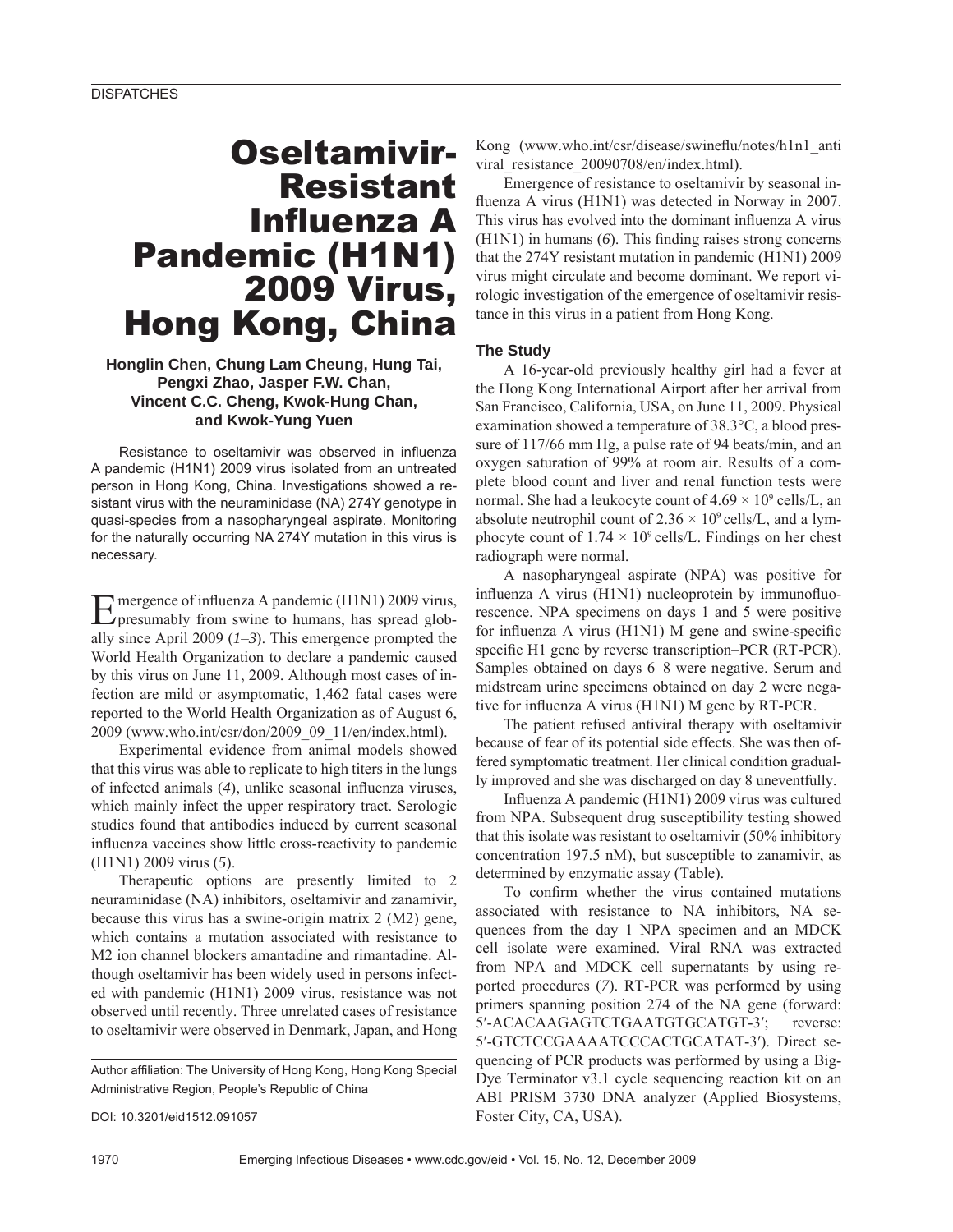| Table. Quasi-species of 274H and 274 Y pandemic (H1N1) 2009 virus from NPA samples and subsequent virus isolate A/Hong |  |
|------------------------------------------------------------------------------------------------------------------------|--|
| Kong/2369/2009 from MDCK cells conferring resistance to oseltamivir, Hong Kong, China*                                 |  |

|                                                                                                                                                                | 274H, no. samples       | 274Y, no. samples       |                               |                             |  |  |
|----------------------------------------------------------------------------------------------------------------------------------------------------------------|-------------------------|-------------------------|-------------------------------|-----------------------------|--|--|
| Sample                                                                                                                                                         | positive/no. tested (%) | positive/no. tested (%) | $IC_{50}$ for oseltamivir, nM | $IC_{50}$ for zanamivir, nM |  |  |
| <b>NPA</b>                                                                                                                                                     | 45/95 (47.37)           | 50/95 (52.63)           | ND.                           | ND.                         |  |  |
| MDCK cell culture                                                                                                                                              | 2/96(2.08)              | 94/96 (97.92)           | 197.5                         | 0.8                         |  |  |
| *50% inhibitory concentrations ( $IC_{50s}$ ) for oseltamivir and zanamivir were determined by using NA-Star influenza neuraminidase (NA) inhibitor resistance |                         |                         |                               |                             |  |  |
| detection kits (Applied Biosystems, Foster City, CA, USA) according to the manufacturer's instructions. Ratios of 274H and 274Y were evaluated by              |                         |                         |                               |                             |  |  |
| cloning neuraminidase (NA) gene PCR products from nasopharyngeal aspirate (NPA) samples or MDCK cell-cultured virus into the TA vector (Invitrogen,            |                         |                         |                               |                             |  |  |

Carlsbad, CA, USA) and sequencing clones containing the NA gene. ND, not done.

Sequences indicated that the NA genes in the NPA and MDCK cell virus isolates contained an H→Y mutation at the NA 274 (H3 numbering, 275 in H1 numbering) residue (GenBank accession no. GQ351316). No other NA mutations known to be associated with oseltamivir resistance were observed. Further examination of sequences showed mixed populations  $(T/C)$  in the NA gene from the NPA specimen (Figure, panel A).

Estimation of 274H and 274Y populations in the NPA specimen was performed by cloning and sequencing PCR products. The NPA specimen contained approximately equal proportions of 274Y and 274H (52.63% and 47.37%, respectively). Examination of sequences from the MDCK cell isolate showed predominantly the 274Y type, although a minor 274H peak was also observed (Figure, panel B). Cloning and sequencing of PCR products from the MDCK virus isolate showed that 97.92% of the NA genes were 274Y, which suggests that the 274Y population overtook the 274H population during MDCK cell culture.

#### **Conclusions**

Resistance to NA inhibitors among seasonal strains of human influenza viruses  $(A/H1N1, A/H3N2,$  and B) has been rare until recently. Development of resistance after oseltamivir treatment has occurred in 0.33%–5.5% of treated patients (*8*). Oseltamivir resistance associated with the NA 274Y genotype was also observed in human infections with avian influenza A virus (H5N1) (9,10). Low levels of 274Y quasi-species in avian influenza A viruses (H5N1) from avian hosts has been reported (*11*). Oseltamivir-resistant human influenza A viruses (H3N2 and H1N1) have been found to replicate less efficiently than oseltamivir-susceptible strains in cell culture and animal models (*12*–*14*). However, the NA 274Y resistant mutant in highly pathogenic avian influenza A virus (H5N1) retained the high pathogenicity of wild-type virus in mammalian species (*15*).

In 2007, an NA H274Y oseltamivir-resistant variant of seasonal influenza A virus (H1N1) was detected in Norway (*6*). This virus has now become the dominant virus population globally, overtaking oseltamivir-susceptible influenza A virus (H1N1). The molecular basis for the 274Y variant in seasonal influenza A virus (H1N1) virus and the mechanism by which this resistant variant became the dominant population remain unknown.

Lack of general immunity to pandemic (H1N1) 2009 virus in the human population, combined with the inherent adamantane resistance of the virus, indicates that NA inhibitors constitute the primary treatment regimen for susceptible patient groups and those in whom severe diseases develop during the current pandemic. There is great concern that an oseltamivir-resistant variant of pandemic (H1N1) 2009 virus may emerge and circulate in a manner similar to oseltamivir-resistant seasonal influenza A virus (H1N1).

The patient in this study was not treated with oseltamivir. Therefore it is unlikely that the 274Y mutation was drug-induced. Detection of mixed populations of 274Y and 274H in the NPA specimen before antiviral treatment suggests that the mutation occurs naturally, either before or during infection. Although no experimental data exist that show the growth properties of this resistant variant, examination of the quasi-species population in the cell culture–



Figure. Neuraminidase (NA) 274Y (H3 subtype numbering) gene mutation in influenza A pandemic (H1N1) 2009 virus A/Hong Kong/2369/2009 isolated from a patient who arrived in Hong Kong, China, from San Francisco, California, USA, on June 11, 2009. A) NA sequence of virus amplified by reverse transcription–PCR and sequenced directly from a day 1 specimen of a nasopharyngeal aspirate from the patient. B) NA sequence of virus grown in MDCK cells. Nucleotide sequence represents identification of nucleotides by the sequencing machine, and the sequence trace represents the signal (peak) of each nucleotide in the sequencing reaction. Nucleotide coordinates (812 and 827) refer to the NA gene sequence of pandemic (H1N1) 2009 virus. Residue 274Y encoded by the 3-nucleotide codon is indicated in boxes and the nucleotide substitution (C→T for amino acid change H→Y) is indicated by arrows Colors of curves match those of specific nucleotides.